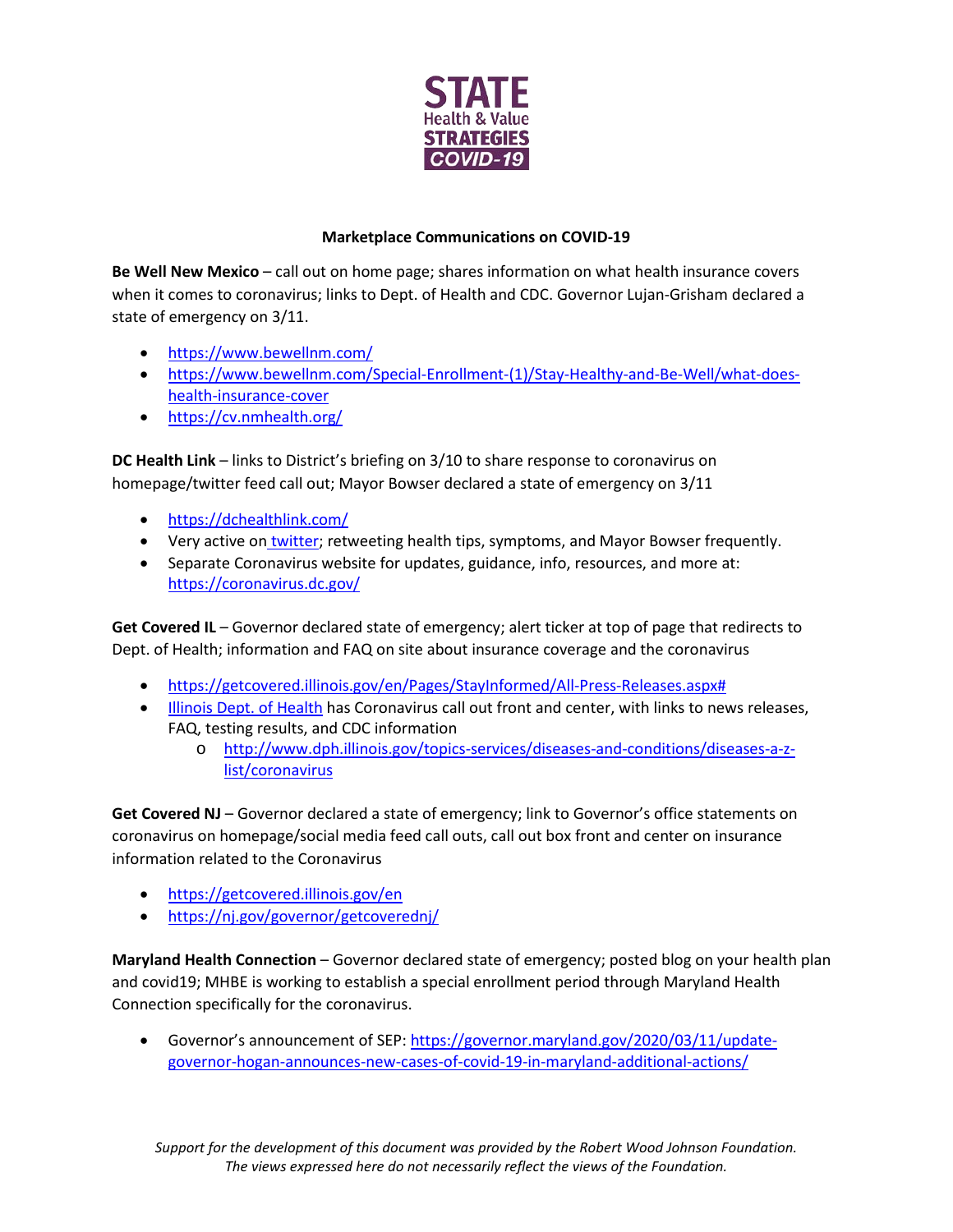

- MHC posted a blog on your health plan and covid19 and what you need to know: [https://www.marylandhealthconnection.gov/your-health-plan-and-the-covid-19-what-you](https://www.marylandhealthconnection.gov/your-health-plan-and-the-covid-19-what-you-need-to-know/)[need-to-know/](https://www.marylandhealthconnection.gov/your-health-plan-and-the-covid-19-what-you-need-to-know/)
- MHC shared info on social directing people to Maryland Insurance Administration FAQs on COVID-19:<https://www.facebook.com/MarylandConnect/posts/3776513295692916>
- MHC shared branded COVID-19 prevention graphic on social: [https://www.facebook.com/MarylandConnect/photos/a.662594237084853/377433147924443](https://www.facebook.com/MarylandConnect/photos/a.662594237084853/3774331479244431/?type=3&theater) [1/?type=3&theater](https://www.facebook.com/MarylandConnect/photos/a.662594237084853/3774331479244431/?type=3&theater) (linking in post copy to blog)

**Massachusetts Health Connector** – Governor declared a state of emergency; press release on site saying they've extended enrollment until April 25 for uninsured individuals to ease coronavirus fears

- Massachusetts Health Connector offers extended enrollment for uninsured individuals to ease coronavirus fears[: https://www.mahealthconnector.org/massachusetts-health-connector](https://www.mahealthconnector.org/massachusetts-health-connector-offers-extended-enrollment-for-uninsured-individuals-to-ease-coronavirus-fears)[offers-extended-enrollment-for-uninsured-individuals-to-ease-coronavirus-fears](https://www.mahealthconnector.org/massachusetts-health-connector-offers-extended-enrollment-for-uninsured-individuals-to-ease-coronavirus-fears)
- Announced this on social through branded graphic:
	- o <https://www.instagram.com/p/B9mpgXAFW98/>
	- o <https://twitter.com/HealthConnector/status/1237811805772230656>
	- o <https://www.facebook.com/healthconnector/posts/10158246262840209>
- Retweeting Boston public health COVID19 info on social

**MNsure** – has information about coronavirus on its "stay informed" page, directing people to Dept. of Public Health

- <https://www.mnsure.org/stay-informed/index.jsp>
- <https://www.health.state.mn.us/diseases/coronavirus/index.html>
- Sharing COVID 19 testing information on site: [https://www.mnsure.org/shop-compare/about](https://www.mnsure.org/shop-compare/about-plans/covid-19/index.jsp)[plans/covid-19/index.jsp](https://www.mnsure.org/shop-compare/about-plans/covid-19/index.jsp)
- Retweeting Department of Public Health and BCBS COVID19 info on Twitter

**NV Health Link** – red alert ticker at top of page, link to information about what plans cover related to coronavirus

- <https://www.nevadahealthlink.com/coronavirus/>
- Sharing this page on Twitter and Facebook
	- o <https://www.facebook.com/nevadahealthlink/posts/2788027221285418>
	- o <https://twitter.com/NVHealthLink/status/1237454177632165890>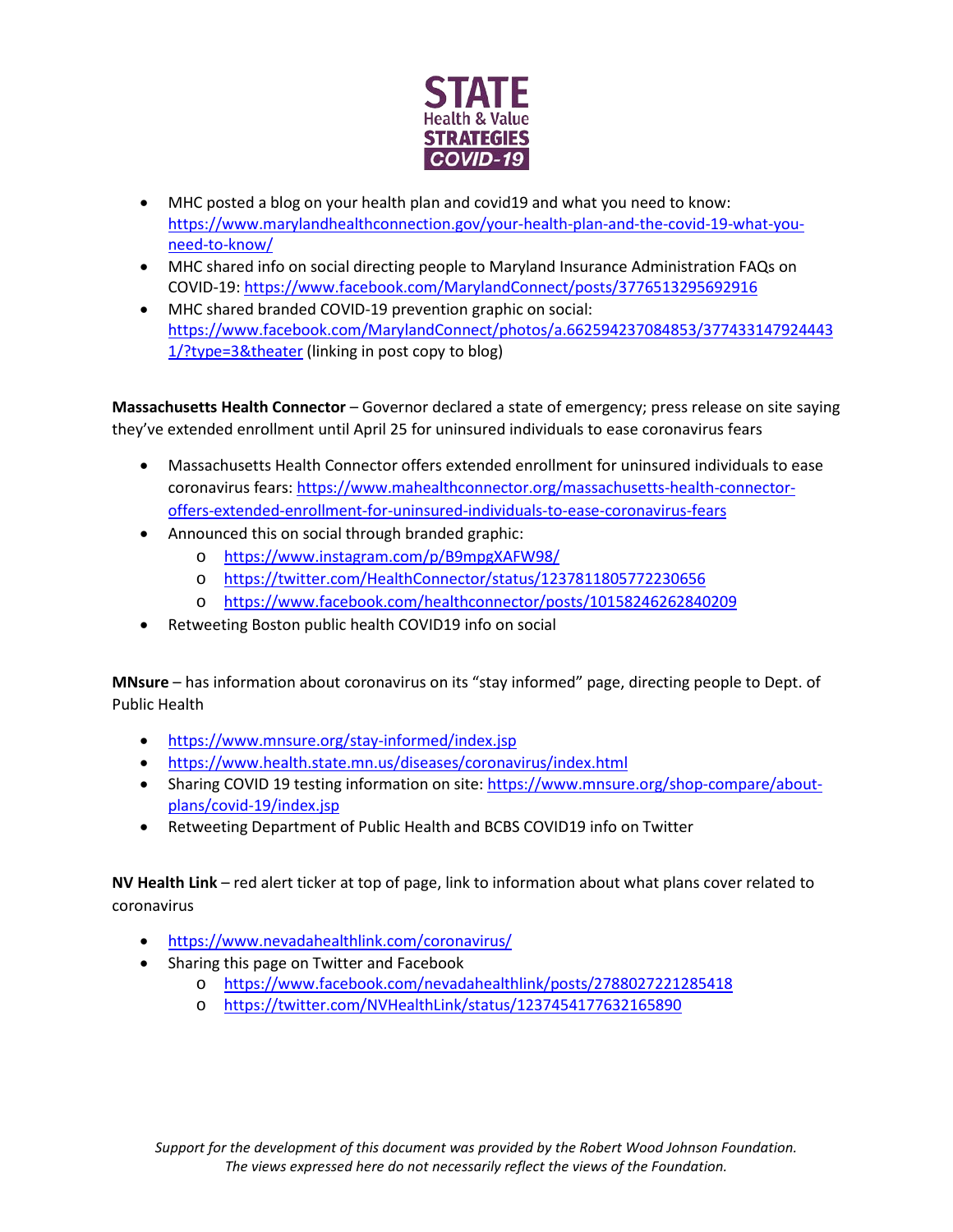

**New York State of Health** – Governor declared a state of emergency; ticker at top of page on what state agencies are doing, links to Dept. of Health page

- <https://nystateofhealth.ny.gov/>
- <https://health.ny.gov/diseases/communicable/coronavirus/>
- Shared video Governor's announcement on social / retweeted on Twitter o <https://www.facebook.com/NYStateofHealth/posts/3229731970384367>
- Retweeted additional COVID19 info from Governor

**Oregon Health Insurance Marketplace** – Governor declared a state of emergency; ticker at top of page alerting residents that several health insurers have agreed to waive costs for testing; links to page on "coronavirus – information about insurance and scams"; also links to page on OHA.gov about coronavirus

- <https://healthcare.oregon.gov/Pages/index.aspx>
- <https://dfr.oregon.gov/insure/health/understand/Pages/coronavirus.aspx>
- [https://www.oregon.gov/oha/PH/DISEASESCONDITIONS/DISEASESAZ/Pages/emerging](https://www.oregon.gov/oha/PH/DISEASESCONDITIONS/DISEASESAZ/Pages/emerging-respiratory-infections.aspx)[respiratory-infections.aspx](https://www.oregon.gov/oha/PH/DISEASESCONDITIONS/DISEASESAZ/Pages/emerging-respiratory-infections.aspx)
- Shared info about testing coverage on social
- Retweeting OHA info including designed graphics
	- o <https://twitter.com/OHAOregon/status/1236741976428630017>

**Pennsylvania DOBI** – has link on homepage to FAQ on "insurance coverage and the coronavirus"

- <https://www.insurance.pa.gov/Coverage/Pages/Health-Insurance.aspx>
- <https://www.insurance.pa.gov/Pages/Coronavirus.aspx>
- DOBI site links to press releases about testing coverage for COVID19, and need for access to care
	- o <https://www.media.pa.gov/Pages/Insurance-Details.aspx?newsid=419>
	- o <https://www.media.pa.gov/Pages/Insurance-Details.aspx?newsid=418>
- Retweeting Governor and Department of Health messages on Twitter
- Sharing their own branded graphics on Facebook
	- o [https://www.facebook.com/painsurancedepartment/photos/a.1492263727733559/227](https://www.facebook.com/painsurancedepartment/photos/a.1492263727733559/2278114102481847/?type=3&theater) [8114102481847/?type=3&theater](https://www.facebook.com/painsurancedepartment/photos/a.1492263727733559/2278114102481847/?type=3&theater)

**Washington Healthplanfinder** – Governor declared state of emergency; SEP announced through April 8; information on Washington Health Benefit Exchange site

- [https://www.wahbexchange.org/washington-healthplanfinder-announces-special-enrollment](https://www.wahbexchange.org/washington-healthplanfinder-announces-special-enrollment-period-in-response-to-growing-coronavirus-outbreak/)[period-in-response-to-growing-coronavirus-outbreak/](https://www.wahbexchange.org/washington-healthplanfinder-announces-special-enrollment-period-in-response-to-growing-coronavirus-outbreak/)
- <https://www.wahbexchange.org/new-customers/who-can-sign-up/special-enrollment-period/>
- Announcing SEP in designed graphics on social
	- o [https://www.facebook.com/WAHealthplanfinder/photos/rpp.321322914646747/26931](https://www.facebook.com/WAHealthplanfinder/photos/rpp.321322914646747/2693175447461470/?type=3&theater) [75447461470/?type=3&theater](https://www.facebook.com/WAHealthplanfinder/photos/rpp.321322914646747/2693175447461470/?type=3&theater)

*Support for the development of this document was provided by the Robert Wood Johnson Foundation. The views expressed here do not necessarily reflect the views of the Foundation.*